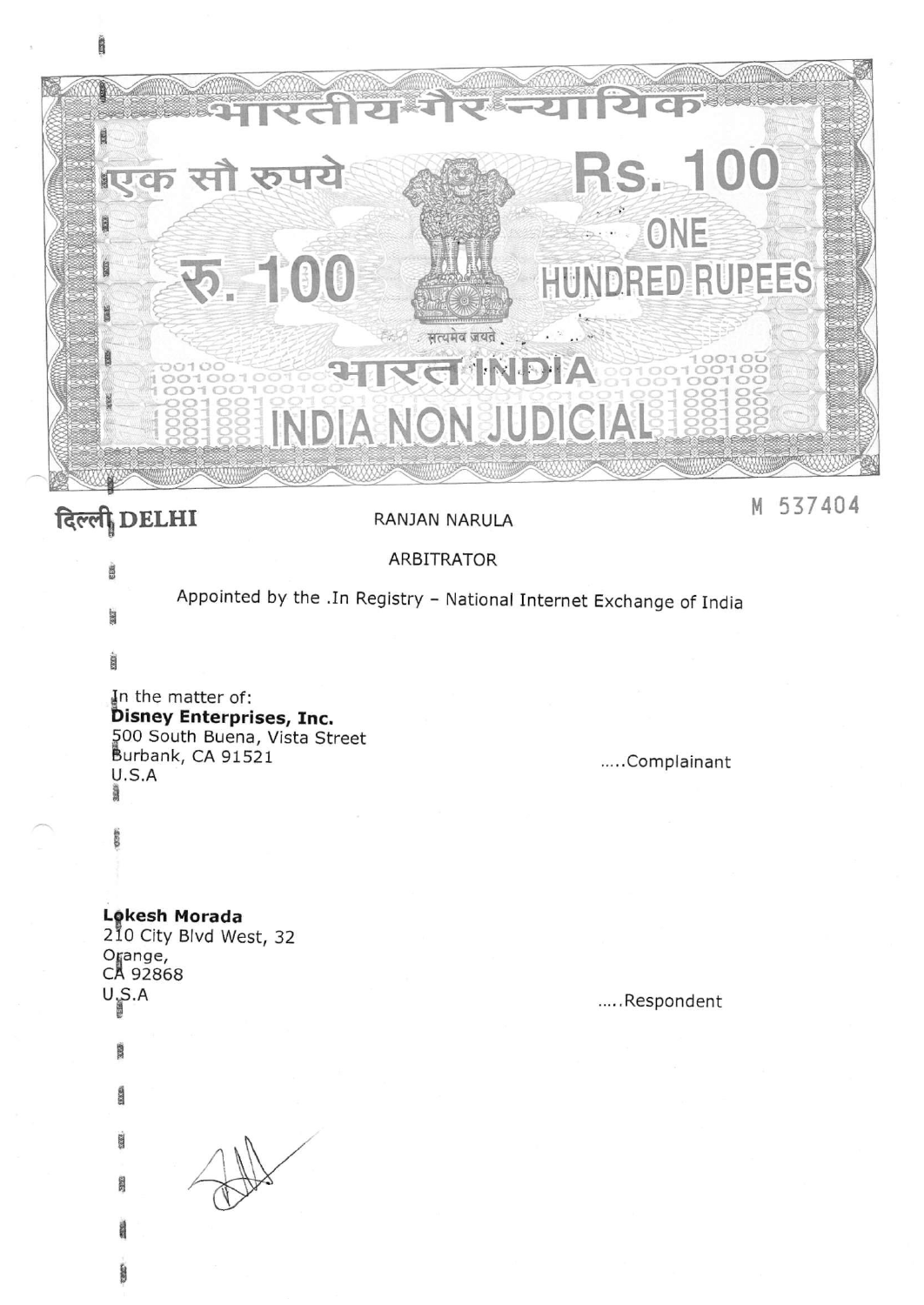# **AWAR D**

## **1) The Parties:**

The Complainant is Disney Enterprises, Inc. 500 South Buena, Vista Street, Burbank, CA 91521, U.S.A. The Complainant is represented by its authorized representatives Lance Griffin of Disney Enterprises, Inc., 500 South Buena, Vista Street, Burbank, CA 91521, U.S.A. through Pravin Anand of Anand and Anand, First Channel, Plot No. 17A, Sector 16A, Film City, Noida who have submitted complaint against the domain. The Respondent is Mr. Lokesh Morada, 210 City Blvd West, 32, Orange, CA 92868, U.S.A.

# **2) The Domain Name, Registrar & Registrant:**

The disputed domain name is [www.disneystore.in T](http://www.disneystore.in)he Registrar is National Internet Exchange of India. The Registrant is Mr. Lokesh Morada (Respondent), 210 City Blvd West, 32, Orange, CA 92868, U.S.A

# **3) Procedural History:**

The Complainant filed this complaint with the .IN Registry and the .IN Registry appointed "Ranjan Narula" ("The Arbitrator") as the Sole Arbitrator under clause 5 of its policy. On 07" December, 2010 the Arbitrator gave his statement of acceptance and declaration of impartiality and independence. The complaint was produced before the Arbitrator on 07" December, 2010 and the notice was issued to the Respondent on December 08, 2010 at his email address with a deadline of 10 days to submit his reply to the arbitration. The Respondent did not submit any response. On 4th Jan, the Arbitrator granted further opportunity to the Respondent to submit its response on or before 7th Jan, 2011. However, no response was submitted by the Respondent. Therefore the complaint is being decided based on materials submitted by the Complainant and contentions put forth by them.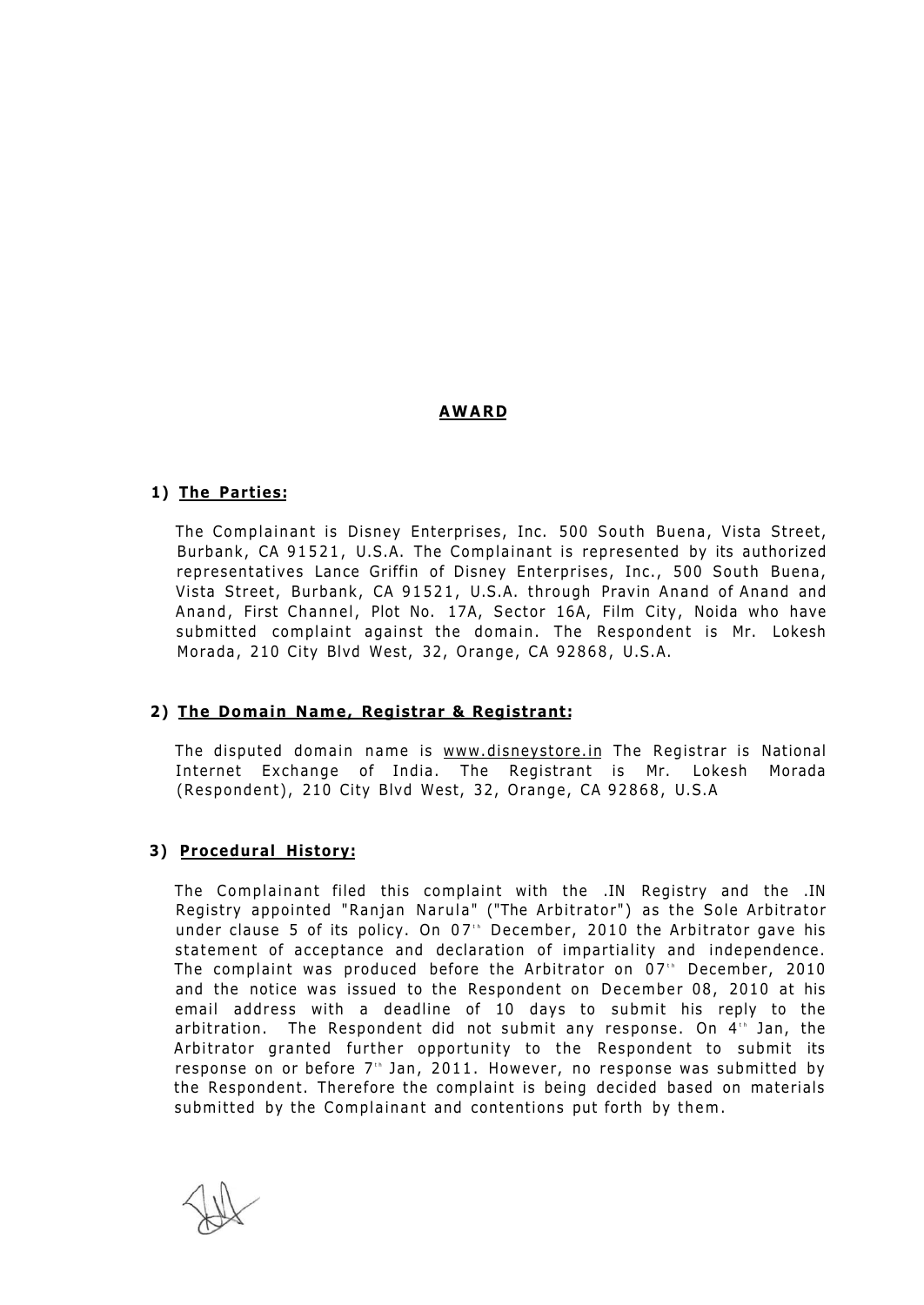## **4) Summary of the Complainant's contentions in the Complaint:**

## **The complainant in support of its case has made the following submissions**

- a. The Complainant and/or its subsidiary and affiliated companies is engaged in a variety of businesses, including the operation of theme parks around the world, producing and distributing motion pictures and television programs, producing and selling clothing, books, records, toys, and other merchandise, and providing entertainment services. A significant aspect of the complainant's business is the merchandising and licensing of distinctive elements associated with its motion pictures and television programs, including but not limited to, the world-famous characters Mickey Mouse, Minnie Mouse, Donald Duck, Daisy Duck, Goofy, Pluto and Winnie the Pooh, Piglet, Tigger, Kanga Roo, Rabbit, Hunny Pot and Owl as well as characters from animated motion pictures, including but not limited to, "Snow White and the Seven Dwarfs, " "Pinocchio, " "The Lion King, " "Aladdin, " "Beauty and the Beast, " "The Little Mermaid, " "Pocahontas, " "Hunchback of Notre Dame, " "Hercules," "Mulan," "Ratatouille", "Pirates of the Caribbean" and "Toy Story" (hereinafter collectively referred to as "Disney Characters"), the images of which serve as trademarks and also constitute copyrighted artwork.
- b. The Complainant owns all rights, title and interest in and to, and holds the exclusive rights (which have been licensed to various third parties from time to time) to market and sell merchandise, including, but not limited to, clothing, publishing, toys and services in connection with the images of the Characters (hereinafter referred to as the "Device Marks") as well as the DISNEY trade mark. The Plaintiff possesses both common law rights to the Disney Device Marks, as well as trademark registrations for certain Device Marks in more than 58 countries the world over, including but not limited to Algeria, Argentina, Australia, Bolivia, Brazil, Canada, Chile, China, Colombia, Costa Rica, Czech Republic, Denmark, Ecuador, El Salvador, Finland, France, Germany, Greece, Guatemala, Honduras, Hong Kong, India, Indonesia, Ireland, Italy, Japan, South Korea, Latvia, Lebanon, Malaysia, Mexico, Myanmar, New Zealand, Norway, Pakistan, Panama, Paraguay, Peru, Philippines, Poland, Portugal, Russian Federation, Saudi Arabia, Singapore, South Africa, Spain, Sri Lanka, Sweden, Switzerland, Taiwan, Thailand, Turkey, United Arab Emirates, United Kingdom, United States of America, Uruguay, Venezuela, Vietnam, and Zimbabwe. A photocopy of the list of some of the International Registrations in favour of the complainant has been filed as **Annexure A.**
- c. The complainant also owns all rights, title and interest in and to, and holds the exclusive rights to market and sell services and merchandise in conjunction with the complainant's famous trademarks and family of Disney trademarks and service marks, including but not limited to Mickey Mouse,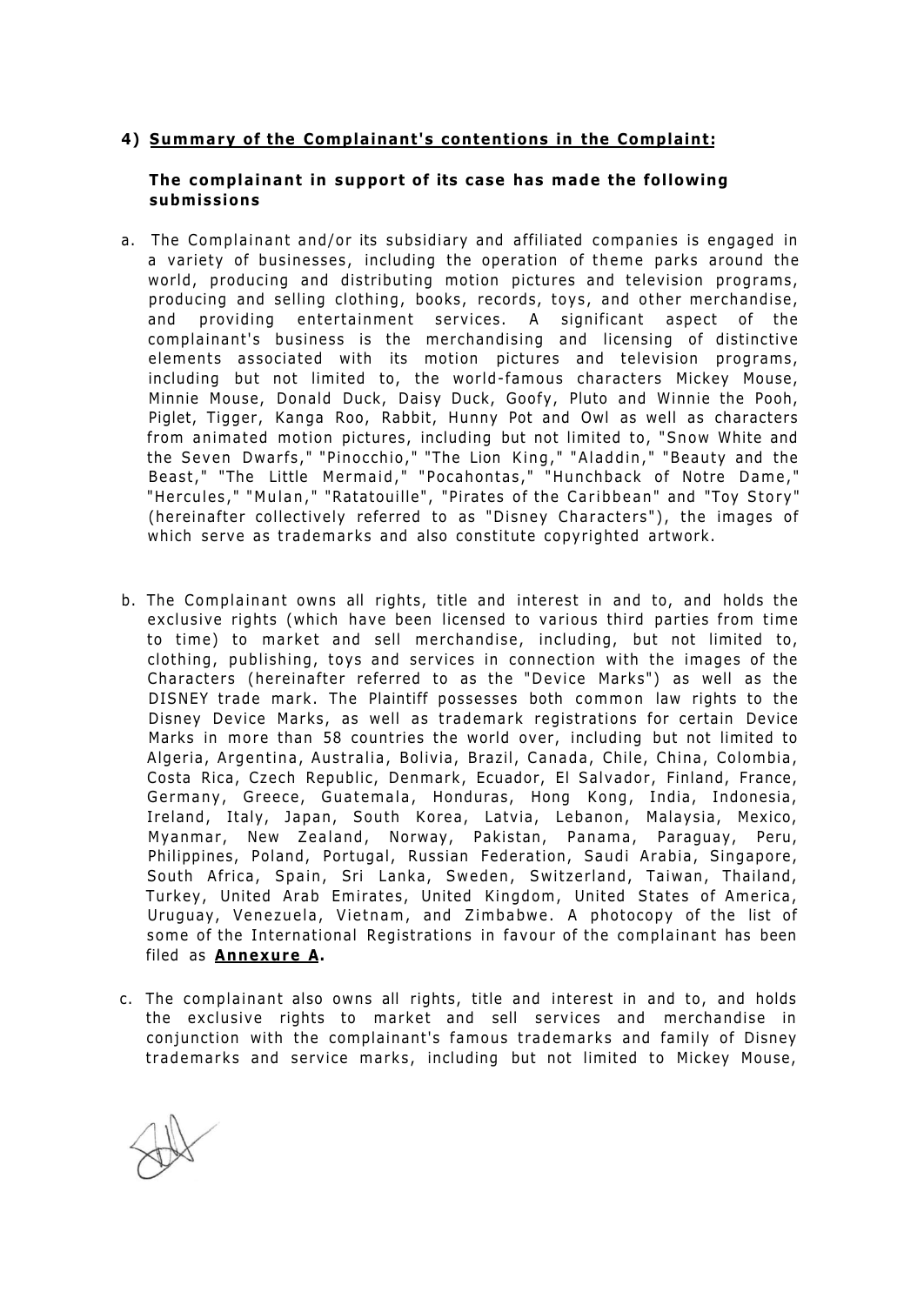Minnie Mouse, Winnie the Pooh, Disney Donald Duck, Daisy Duck, Goofy, Pluto, [Disney.com,](http://Disney.com) Walt Disney World, and Disneyland (hereinafter collectively referred to as the ("Disney Word Marks"). The Complainant has utilized many of the Disney Word Marks in conjunction with the sale of a wide variety of products and services, for well over fifty years. Additionally, the complainant possesses numerous registrations with the United States Patent and Trademark Office for marks which consist of or include the word mark DISNEY.

d. In addition to the worldwide trademark registrations spoken of hereinabove, the complainant is also the registered proprietor of both a variety of word marks and device marks in India, as elaborated below:

| Trademark      | <b>Class</b>           | Registration/<br><b>Application No.</b> |
|----------------|------------------------|-----------------------------------------|
| Walt Disney    | 09                     | 516177                                  |
| Walt Disney    | 14                     | 516178                                  |
| Walt Disney    | 25                     | 516180                                  |
| Walt Disney    | 28                     | 516181                                  |
| Disney Babies  | 25                     | 596825                                  |
| Disney Hand    | 41                     | 1236415                                 |
| Disney         | 38 & 41                | 1276401                                 |
| Channel        |                        |                                         |
| Disneyland     | 16, 35 & 41            | 1306098                                 |
| Disney fairies | 3, 9, 14, 16, 18, 20,  | 1367060                                 |
|                | 21, 24, 25, 28, 29, 30 |                                         |
|                | & 32                   |                                         |

The aforementioned registrations have been duly renewed, are valid, subsisting and hence in full legal force, Photocopies of the Certificate for use in legal proceedings have been filed as **Annexure B.** 

- e. Thus, the Disney Characters along with the DISNEY trade mark have acquired a tremendous reputation and goodwill throughout the world including in India so much so that the unauthorized use of such characters and the trade mark DISNEY in relation to any items of merchandise and/ or over the world wide web would create a high degree of confusion and deception resulting in passing off.
- f. The Disney Characters along with the DISNEY trade mark have appeared in numerous animated motion pictures and television shows and have also been featured in thousands of different items of merchandise and publications.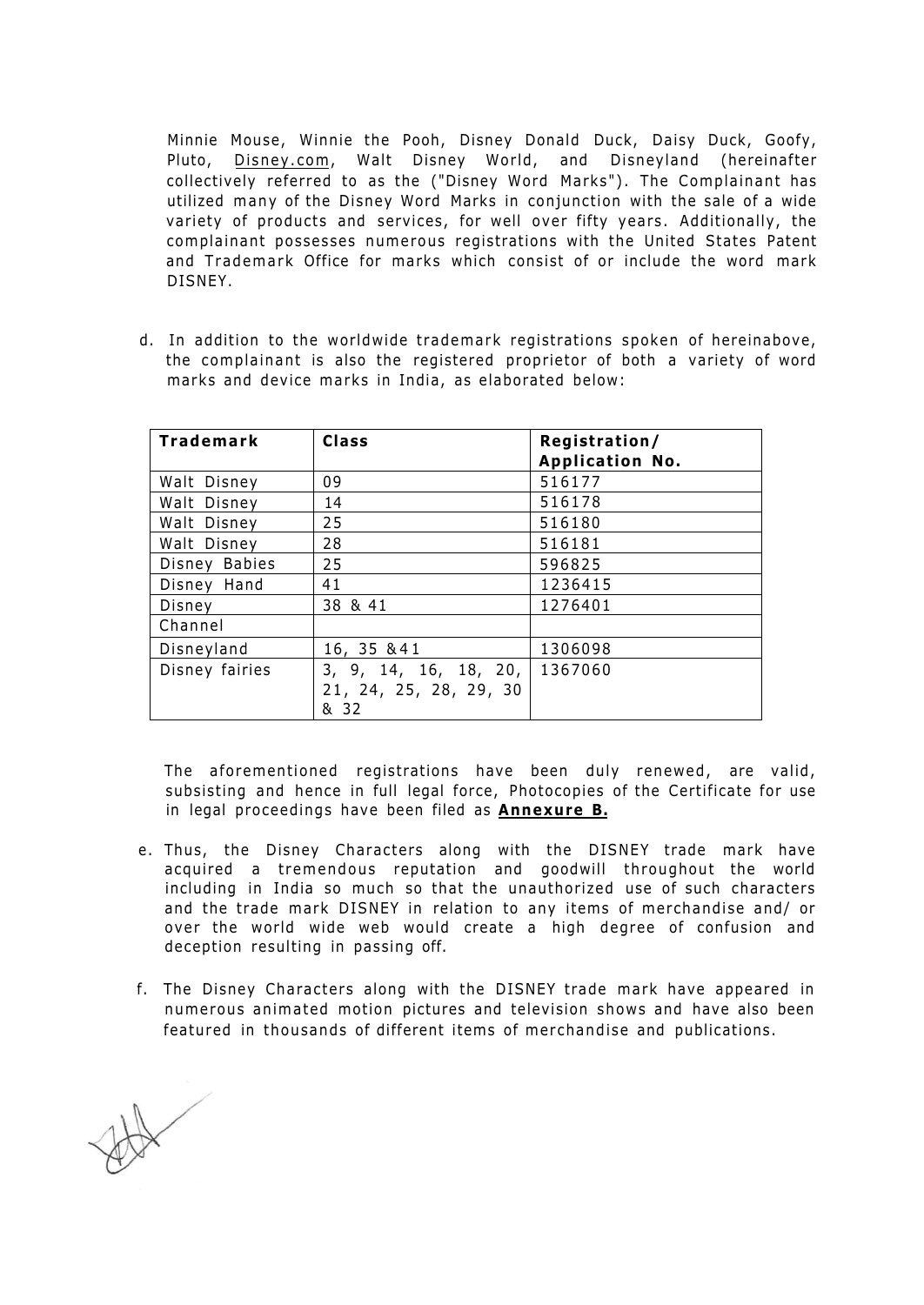- g. The Complainant has the exclusive right to use or authorize the use of the name and physical depiction of the Disney Characters and the trade mark DISNEY and unfair competition laws. As a result of the complainant's exclusive and extensive use and protection of the characters and the DISNEY trade mark, the said characters and the trade mark have achieved a secondary meaning identifying in the minds of the consuming public the goods and services of the complainant exclusively.
- h. Thus the trademark DISNEY is associated exclusively with the goods and business of the complainant and the said mark has acquired a substantial reputation and goodwill world over including in India. Due to such factors the use of an identical or even the deceptively similar trademark of any domain name will inevitably lead to confusion in the minds of the public as to whether the said domain name belongs to the complainant or have any nexus with the Complainant. Internet extract from [www.interbrand.com](http://www.interbrand.com) indicating that the complainant is the ninth greatest brand in the world, according to the 2010 has been filed as **Annexure C.** An Internet extract from [www.businessweek.com i](http://www.businessweek.com)ndicating that Plaintiff No.l is the tenth greatest brands in the World, according to the 2009 study has been filed as **Annexure D.**
- i. Even apart from distinctiveness acquired by the complainant in the trademark DISNEY due to its wide spread use and advertisement and promotion, the said trademark is even otherwise inherently distinctive of goods of the complainant and ranks in the category of famous and well known trademarks which are entitled to protection in respect of any goods or services (including use in domain names) whatsoever . The trademark being a famous trademark is thus entitled to protection against any possible misuse whatsoever. Thus the trademark DISNEY has also acquired the status as a well known Trademark by virtue of its worldwide reach and sale. Photocopies of an extract from "The World's Greatest Brands" by Nicholos Kochan and "Brands-An Intenational Review" by Interband have been submitted as **Annexure E** and **Annexure F** respectively.

# **5. Complainant's Internet Presence**

The Complainant through its website [www.disneystore.com](http://www.disneystore.com) provides information of products or services offered by the Complainant and its affiliates. The Complainant created the aforesaid website on 24th November 1995. The said website showcases the widespread activities of the complainant and allows the customers to buy the products of the complainant online. Colour printouts from the internet of the Complainant's website along with the Whois result have been filed as **Annexure G (Collv.)** 

The Complainant through another website being [www.disney.com,](http://www.disney.com) provides information on the wide range of activities that the Complainant is engaged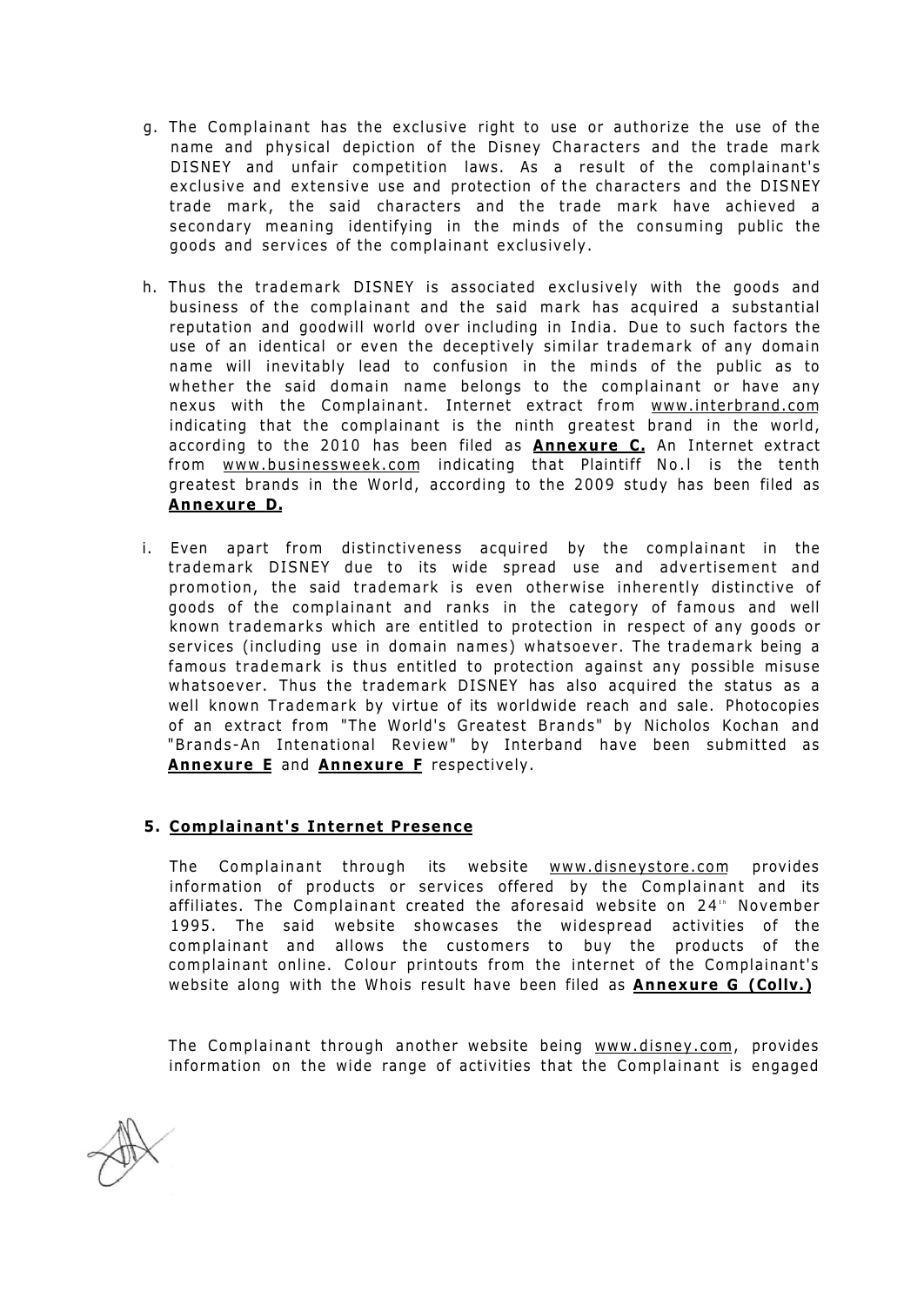in for e.g. family entertainment, media enterprising, the business of running parks and resorts, producing and selling clothing, books, records, toys and other merchandise, merchandising and licensing of distinctive elements associated with its motion pictures and television programs etc. The said website was created on 21" March 1990. Colour printouts from the internet of the Complainant's website along with Whois result have been filed as **Annexure H Colly.** 

## **6. Decisions Upholding The Complainant's Rights**

From time to time, there have been efforts made by various parties to cash in on the reputation of the complainant by adopting their marks, and appropriate proceedings have been initiated by the company to defend its statutory and common law rights in the said marks and the Courts in India have repeatedly passed orders in favour of the Plaintiff. Photocopies of orders passed in favour of the complainant by the High court of Delhi have been filed as **Annexure I.** 

# **7. Respondent**

The Respondent has not filed any response to the Complaint though they were given opportunity to do so. The e-mails sent to their address have not been returned with any delivery failure notification thus indicating that the Respondent has received the mails and elected not to file its response. Thus the complaint had to be decided based on submissions on record and analyzing whether the Complainant has satisfied the conditions laid down in paragraph 4 of the policy.

#### **8. Discussion and Findings:**

The submissions and voluminous documents provided by Complainant in support of use and registration of the mark TJISNEY' alone and in combination with other words leads to conclusion that the Complainant has better and prior rights in the mark DISNEY. Further, they have registered a number of domain names containing the word/mark DISNEY. Thus it can be said a) the web users associate the word DISNEY with the goods and services of the Complainant Company b) the web users would reasonably expect to find Complainant's products at the [www.disneystore.in a](http://www.disneystore.in)nd c) they may believe it is an official store of the Complainant and the goods being sold/offered are manufactured or licensed by the Complainant.

Based on the elaborate submission and documents, I'm satisfied that the complainant has established the three conditions as per paragraph 4 of the policy: